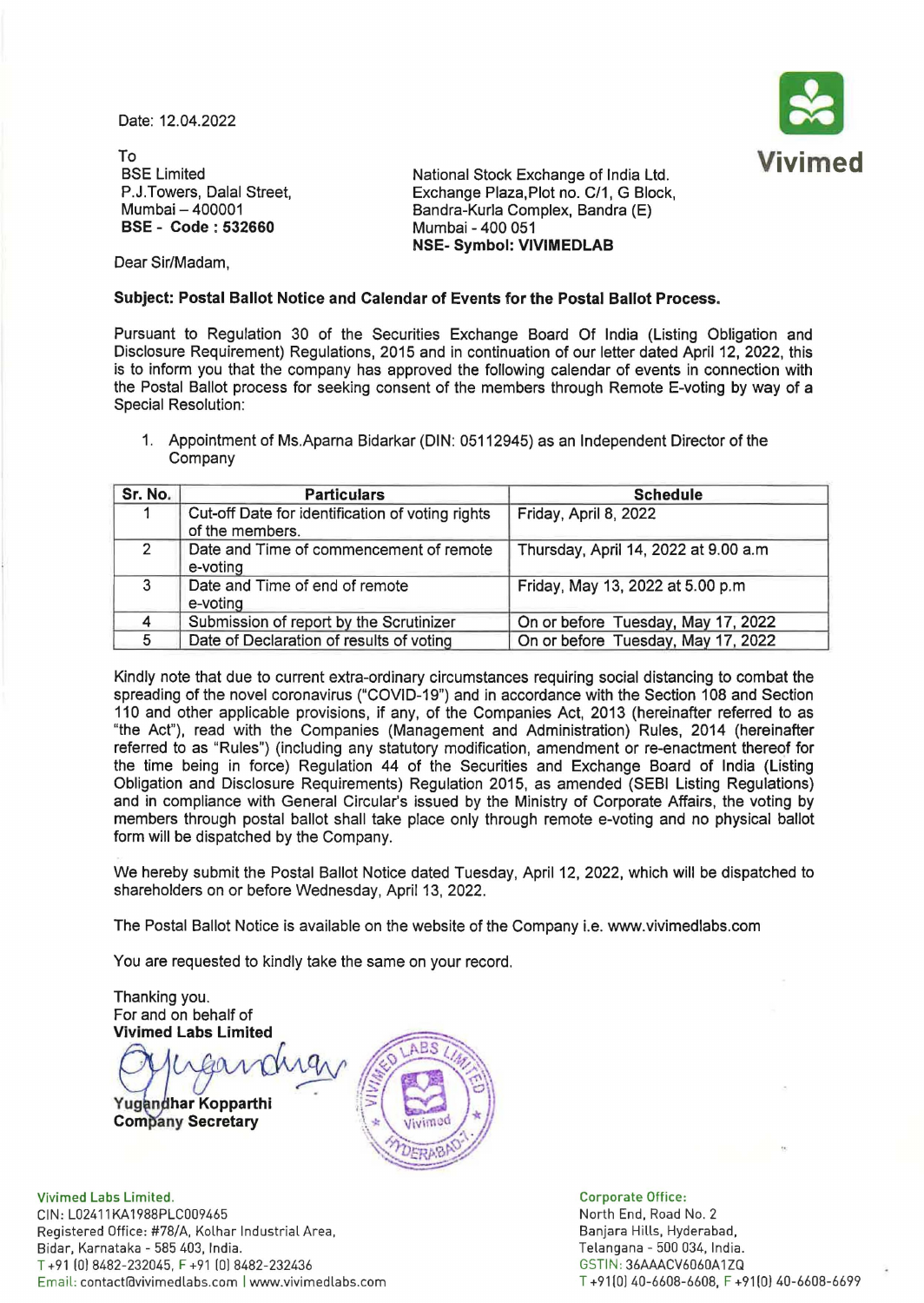

# **VIVIMED LABS LIMITED**

[CIN: L02411KA1988PLC009465] Regd. Office: PlotNo.78/A, Kolhar Industrial Area, Bidar – 585403, Karnataka Corporate Office: North End Complex,4<sup>th</sup> floor, Road No.2, Banjara Hills, Hyderabad– 500034, Telangana Tel: +91-40-6608 6608 F +91-40-6608 6699, Email: yugandhar.kopparthi@vivimedlabs.com, Website: www.vivimedlabs.com,

# **NOTICE OF POSTAL BALLOT**

# **[Pursuant to Section 110 of the Companies Act, 2013 read with Rule 20 & 22 of the Companies (Management and Administration) Rules, 2014]**

Dear Shareholder(s),

Notice is hereby given that pursuant to and in compliance with the provisions of Section 108 and Section 110 and other applicable provisions, if any, of the Companies Act, 2013 (the **"Act"**), read with Rules 20 and 22 of the Companies (Management and Administration) Rules, 2014 as amended from time to time (**the "Rules"**), Regulation 44 of the Securities and Exchange Board of India (Listing Obligations and Disclosure Requirements) Regulations, 2015 **("Listing Regulations")**, Secretarial Standard on General Meetings (SS-2) issued by the Institute of Company Secretaries of India to the extent applicable read with the General Circular No. 14/2020 dated April 8, 2020, the General Circular No. 17/2020 dated April 13, 2020, the General Circular No. 22/2020 dated June 15, 2020, the General Circular No. 33/2020 dated September 28, 2020 and the General Circular No. 39/2020 dated December 31, 2020 ,General Circular No.10/2021 dated June 23, 2021 and General Circular No.20/2021 dated December 8, 2021 in relation to the extension of the framework provided in the aforementioned circulars issued by the Ministry of Corporate Affairs **("MCA Circulars")** and pursuant to other applicable provisions of the laws and regulations (including any statutory modification(s) or re-enactment thereof for the time being in force and as amended from time to time), that the Resolutions as set out in this Notice are proposed for approval of the Shareholders of the Company through Postal Ballot by way of voting through electronic means **("remote e-voting"**).

In compliance with the aforesaid MCA Circulars, this Notice is being sent only through electronic mode to those Shareholders whose email IDs are registered with the Company/Depositories/Registrar and Share Transfer Agent **('RTA')**. The shareholders would have the option to vote only through remote e-voting and voting through physical ballot papers will not be provided. Accordingly, the Company is pleased to offer a remote e-voting facility to all its shareholders to cast their votes electronically. Shareholders are requested to read the instructions in the Notes to this postal ballot notice (**"Postal Ballot Notice"**) to cast their vote electronically. Shareholders are requested to cast their vote through the remote e-voting process not later than 5.00 p.m. IST on Friday, May, 13 2022, to be eligible for being considered, failing which it will be strictly considered that no vote has been received from the shareholder.

In accordance with the provisions of the MCA Circulars, the Company has made arrangements for the shareholders to register their e-mail addresses. Therefore, those shareholders who have not yet registered their e-mail addresses are requested to register the same by following the procedure set out in the notes to this Postal Ballot Notice.

The Board of Directors of the Company, at its meeting held on April 12, 2022 has appointed Mr.N.V.S.S.S.Rao, Practicing Company Secretary (Membership No:5868) Practicing Company Secretary, as the Scrutinizer for conducting the postal ballot only through the remote e-voting process in a fair and transparent manner and he has communicated his willingness to be appointed and will be available for the said purpose. The Scrutinizer's decision on the validity of the Postal Ballot shall be final.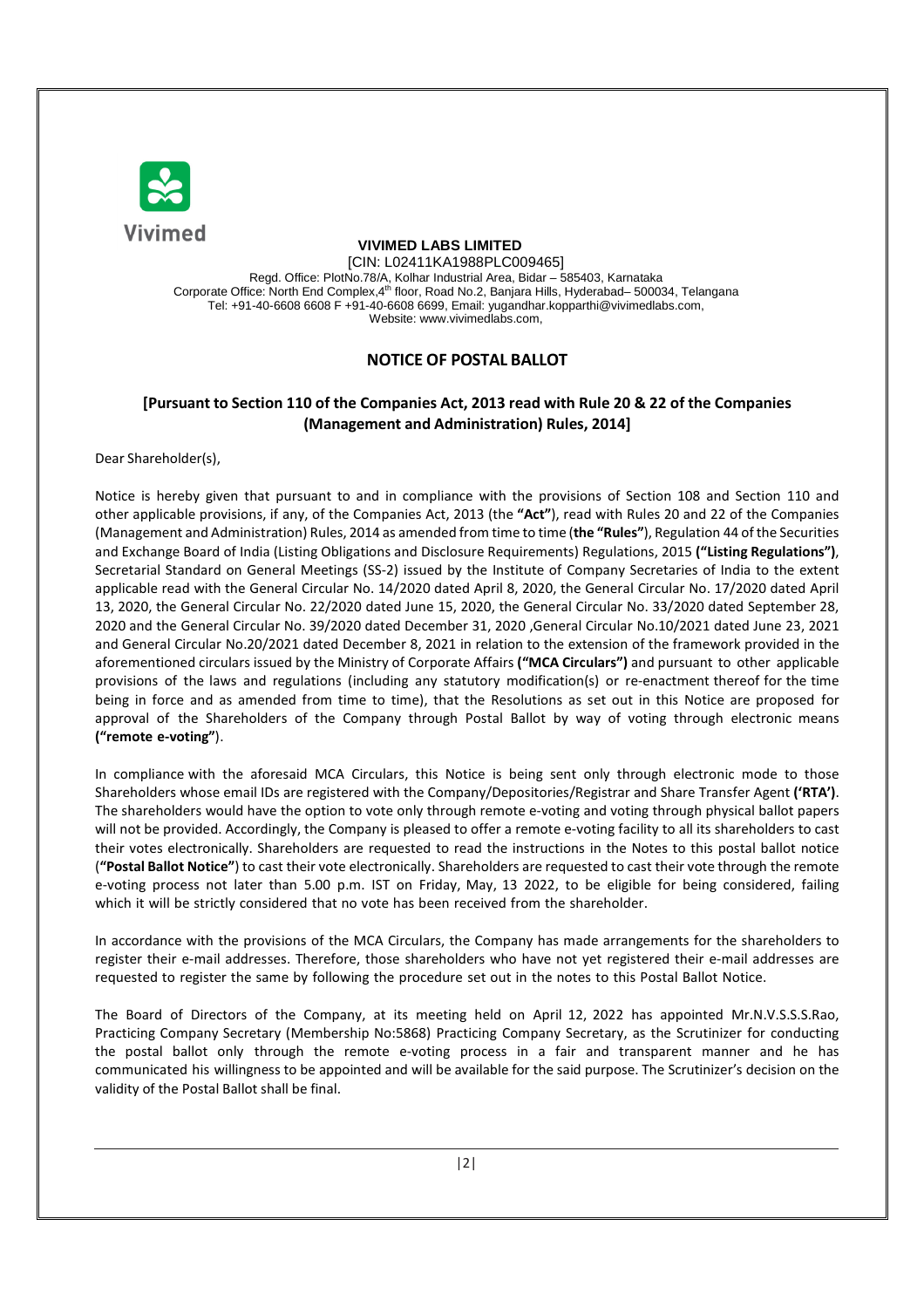The Scrutinizer shall submit his report to the Chairman or any person authorized by him. The results of the Postal Ballot conducted through remote e-Voting process along with the Scrutinizer's Report shall be announced on or before Tuesday, May 17, 2022. The results along with the Scrutinizer's Report shall also be intimated to the National Stock Exchange of India Limited (**"NSE"**) and BSE Limited (**"BSE"**) (**hereinafter collectively referred to as "Stock Exchanges"**) where the Equity Shares of the Company are listed and will also be displayed on the Company's website at www.vivimedlabs.com, as well as on the website of CDSL at www.evotingindia.com. The Company will also display the result of the Postal Ballot at its Registered Office.

# **SPECIAL BUSINESS:**

#### **ITEM NO.1: Appointment of Ms.Aparna Bidarkar (DIN: 05112945) as an Independent Director of the Company.**

To consider and, if thought fit, to pass the following resolution as a **Special Resolution**:

"**RESOLVED THAT** that pursuant to the provisions of Sections 149, 150, 152 read with Schedule IV and any other applicable provisions of the Companies Act, 2013 and the Companies (Appointment and Qualification of Directors), Rules, 2014 (including any statutory modification(s) or re-enactment thereof for the time being in force), applicable provisions of SEBI (Listing Obligations and Disclosure Requirements) Regulations,2015, and pursuant to the recommendation of the Nomination and Remuneration Committee and approval of the Board of Directors, Ms.Aparna Bidarkar (DIN: 05112945), who was appointed as an Additional Director under the category of Non-Executive Independent Director (Woman) of the Company by the Board of Directors pursuant to the provisions of Section 161(1) of the Act and the Articles of Association of the Company and in respect of whom the Company has received a notice in writing under Section 160 of the Act from a shareholder proposing her candidature for the office of Director, be and is hereby appointed as an Independent Director, not liable to retire by rotation and to hold office for a term of 5 (five) consecutive years with effect from February 14, 2022 to February 13, 2027.

**RESOLVED FURTHER THAT** the Board of Directors be and is hereby authorised to do all acts and take all such steps as may be necessary, proper or expedient to give effect to this resolution."

> By Order of the Board of Directors For Vivimed Labs Limited

Place: Hyderabad Date: 12.04.2022

Sd/- Kopparthi Yugandhar Company Secretary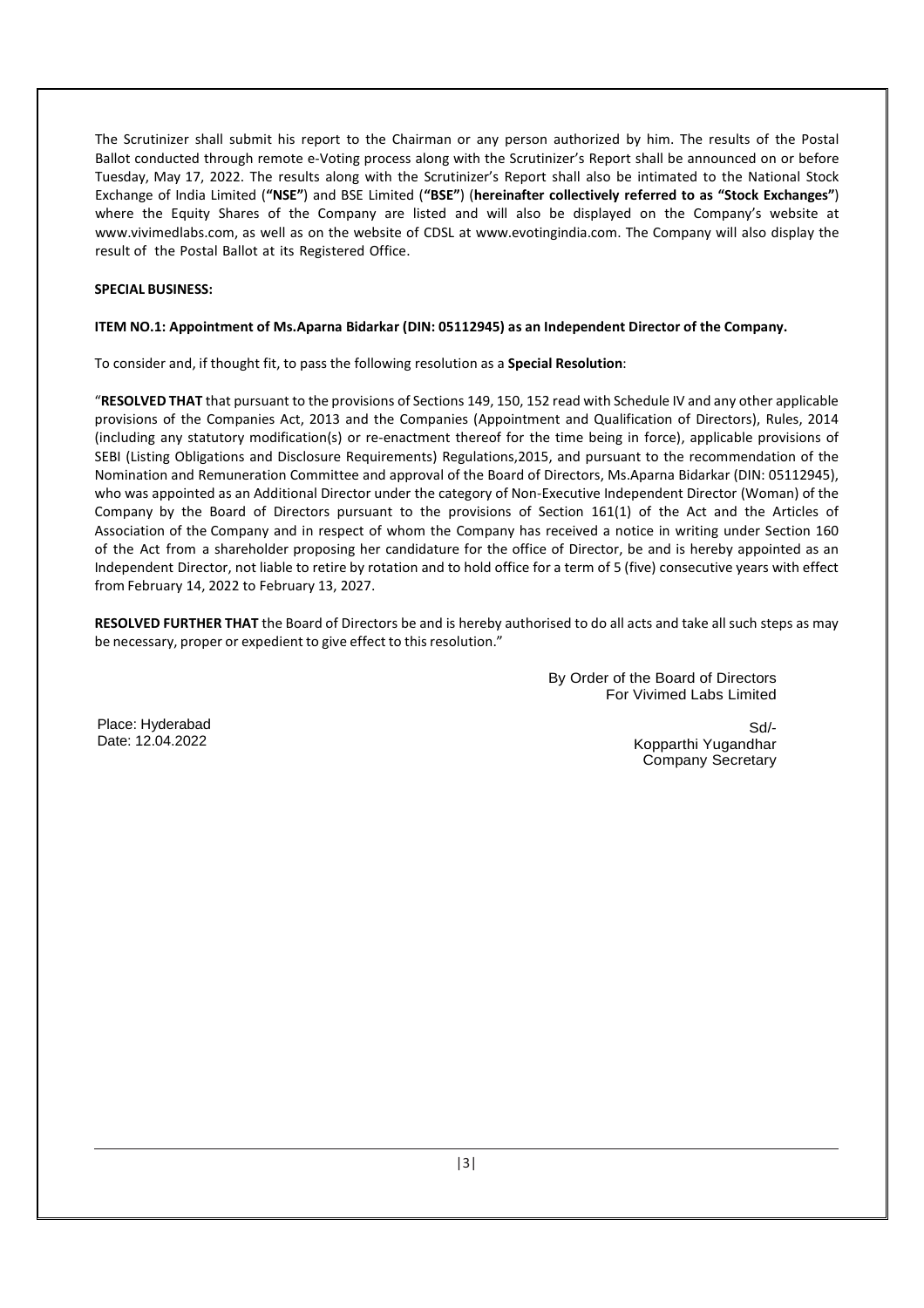# **NOTES :**

- 1. The explanatory statement pursuant to Sections 102, 110 and other applicable provisions, if any, of the Act read with Regulation 36 of Listing Regulations and SS-2 stating all material facts and the reasons for the proposals set out in resolutions is annexed herewith and forms a part of the Notice.
- 2. The words," Members" and "Shareholders" are used interchangeably.
- 3. In line with the MCA Circulars, the Postal Ballot Notice is being sent only by electronic mode to those shareholders whose names appear on the Register of Members/List of Beneficial Owners as on Friday, April 8, 2022 (**"Cut-Off Date"**) received from Depositories and whose e-mail addresses are registered with the Company/Depositories. The physical copies of the Notice along with the Postal Ballot Forms and pre-paid business reply envelopes are not being sent to the Shareholders for this postal ballot.
- 4. The Company has engaged the services of Central Depository Services (India) Limited **("CDSL")** as the agency to provide remote e-Voting facility to the Shareholders of the Company.
- 5. Members may please note that the Postal Ballot Notice will also be available on the Company's website at www.vivimedlabs.com, websites of the Stock Exchanges i.e. BSE Limited and National Stock Exchange of India Limited at www.bseindia.com and www.nseindia.com respectively, and shall also be available on the website of CDSL at www.evotigindia.com.
- 6. Members who have not registered their e-mail address/mobile number/PAN are requested to register the same in respect of shares held in electronic form with the Depository through their Depository Participant(s) and in respect of shares held in physical form may get their e-mail address/mobile number/PAN with Company's RTA by visiting the link: www.aarthicunsultants.com or download FORM ISR1 and FORM ISR2, fill it up completely as per the instructions mentioned on the form and send the hard copy of all forms at Aarthi Consultants Private Limited, Registrar & Share Transfer Agent, 1-2-285, Domalaguda, Hyderabad - 500 029.
- 7. All the material documents referred to in this Notice will be available for inspection electronically until the last date of remote e-Voting. Shareholders seeking to inspect such documents can send an email to yugandhar.kopparthi@vivimedlabs.com. mentioning their names, folio numbers, DP ID, and Client ID.
- 8. Dispatch of the Notice and the Explanatory Statement shall be announced through an advertisement published in one Regional Newspaper, widely circulated in Karnataka (in vernacular language i.e. Samyutka Karnataka ) and one English Newspaper circulated throughout India (in the English Language) and shall be hosted on the Company's website at www.vivimedlabs.com.
- 9. Members whose names will appear in the Register of Members or List of Beneficial Owners as on Friday, April 8, 2022, being the cut-off date, will be entitled to vote on the Resolutions set forth in this Notice and voting rights shall be reckoned on the paid-up value of shares registered in their name on that date. A person who is not a Member on the Cut-off Date should treat this Notice for information purposes.
- 10. Resolutions passed by the shareholders through the postal ballot are deemed to have been passed as if they have been passed at a General Meeting of the shareholders.
- 11. Shareholders desiring to exercise their vote through the remote e-voting process are requested to read the instructions in the Notes under the section "General information and instructions relating to remote e-voting" in this Postal Ballot Notice.
- 12. The remote e-voting period commences at 9:00 a.m. (IST) on Thursday, April 14, 2022, and ends at 5:00 p.m. (IST) on Friday, May 13, 2022. Shareholders desiring to exercise their vote should cast their vote during this period, to be eligible for being considered failing which it will be strictly considered that no vote has been received from the shareholder.
- 13. The Scrutinizer will submit his report to the Chairman or any person authorised by him after the completion of scrutiny, and the result of the voting by postal ballot through the remote e-voting process will be announced by the Chairman or any person duly authorised by him, on or before Tuesday, May 17, 2022, and will also be displayed on the website of the Company (www.vivimedlabs.com), besides being communicated to the Stock Exchanges, and CDSL.
- 14. The resolutions, if passed by the requisite majority, shall be deemed to have been passed on Friday, May 13, 2022, i.e., the last date specified for receipt of votes through the remote e-voting process.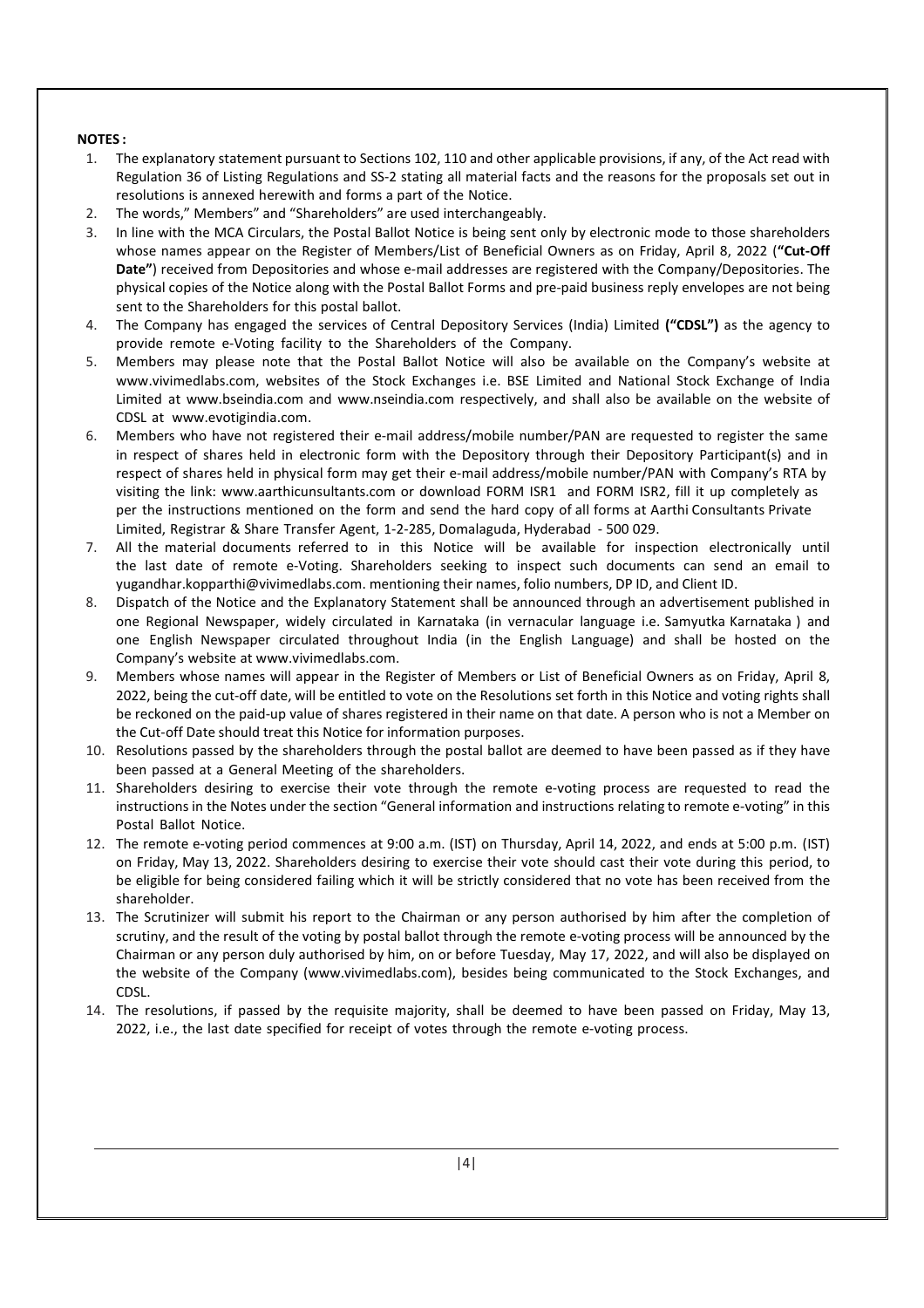# **GENERAL INFORMATION AND INSTRUCTIONS RELATING TO REMOTE E-VOTING**

#### A. **VOTING THROUGH ELECTRONIC MEANS**

a) The remote e-voting facility will be available during the following voting period:

| Commencement of remote e-voting                 | End of remote e-voting                        |
|-------------------------------------------------|-----------------------------------------------|
| From 9:00 a.m (IST) on Thursday, April 14, 2022 | Up to 5:00 p.m. (IST) on Friday, May 13, 2022 |

- b) A person, whose name is recorded in the register of members or in the register of beneficial owners maintained by the relevant depository as on the cut-off date, i.e. Friday, April 8, 2022, only shall be entitled to avail the facility of remote e-voting. A person who is not a member as on the cut-off date should treat this notice for information purposes only.
- c) The remote e-voting will not be allowed beyond the aforesaid date and time and the remote e-voting module shall be disabled upon expiry of the aforesaid period.
- d) Demat account holders can now cast their votes electronically by way of a single login credential, through their Demat accounts/websites of Depositories / Depository Participants, without having to register again with the E-voting Service Provider (ESP), thereby, not only facilitating seamless authentication but also enhancing ease and convenience of participating in remote e-voting process.
- e) In terms of SEBI circular no. SEBI/HO/CFD/CMD/CIR/P/2020/242 dated December 9, 2020, on e-Voting facility provided by Listed Companies, Individual shareholders holding securities in demat mode are allowed to vote through their demat account maintained with Depositories and Depository Participants. Shareholders are advised to update their mobile number and email Id in their demat accounts in order to access remote e-voting facility.

Pursuant to above said SEBI Circular, Login method for remote e-voting for Individual shareholders holding securities in Demat mode with CDSL/NSDL is given below:

| <b>Type of shareholders</b> | <b>Login Method</b>                                                                                   |  |  |  |
|-----------------------------|-------------------------------------------------------------------------------------------------------|--|--|--|
| Individual                  | 1. Users who have opted for CDSL Easi / Easiest facility, can login through their existing user id    |  |  |  |
| Shareholders holding        | and password. Option will be made available to reach e-Voting page without any further                |  |  |  |
| securities in Demat         | authentication.<br>URL<br>for<br>login to<br>The<br>users<br>Easi<br>Easiest<br>to<br>$\prime$<br>are |  |  |  |
| mode with <b>CDSL</b>       | https://web.cdslindia.com/myeasi/home/login or visit www.cdslindia.com and click on                   |  |  |  |
|                             | Login icon and select New System Myeasi.                                                              |  |  |  |
|                             | 2. After successful login the Easi / Easiest user will be able to see the e-Voting option for         |  |  |  |
|                             | eligible companies where the evoting is in progress as per the information provided by                |  |  |  |
|                             | company. On clicking the evoting option, the user will be able to see e-Voting page of the e-         |  |  |  |
|                             | Voting service provider for casting your vote during the remote e-Voting period or joining            |  |  |  |
|                             | virtual meeting & voting during the meeting. Additionally, there is also links provided to            |  |  |  |
|                             | access the system of all e-Voting Service Providers i.e. CDSL/NSDL/KARVY/LINKINTIME, so               |  |  |  |
|                             | that the user can visit the e-Voting service providers' website directly.                             |  |  |  |
|                             | 3. If the user is not registered for Easi/Easiest, option to register is available at                 |  |  |  |
|                             | https://web.cdslindia.com/myeasi/Registration/EasiRegistration                                        |  |  |  |
|                             | 4. Alternatively, the user can directly access e-Voting page by providing Demat Account               |  |  |  |
|                             | Number and PAN No. from a e-Voting link available on www.cdslindia.com home page or                   |  |  |  |
|                             | click on https://evoting.cdslindia.com/Evoting/EvotingLogin The system will authenticate              |  |  |  |
|                             | the user by sending OTP on registered Mobile & Email as recorded in the Demat Account.                |  |  |  |
|                             | After successful authentication, user will be able to see the e-Voting option where the               |  |  |  |
|                             | evoting is in progress and also able to directly access the system of all e-Voting Service            |  |  |  |

Providers.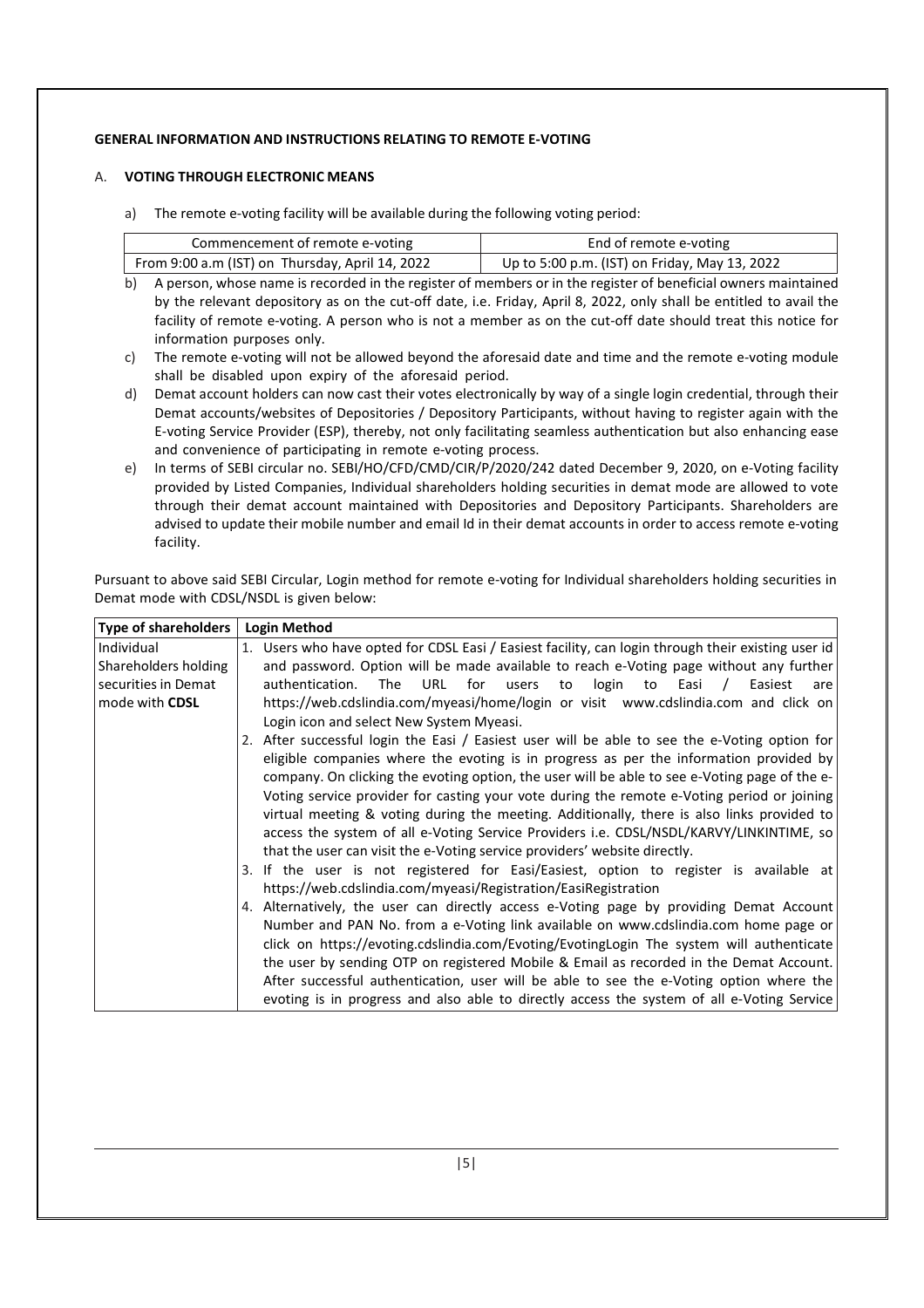| <b>Type of shareholders</b>                                                                                           | <b>Login Method</b>                                                                                                                                                                                                                                                                                                                                                                                                                                                                                                                                                                                                                                                                                                                                                                                                                                                                                                                                                                                                                                                                                                                                                                                                                                                                                                                                                                                                                                                                                                                                                                                                                                                                                                                                                                                                                                                                                                  |
|-----------------------------------------------------------------------------------------------------------------------|----------------------------------------------------------------------------------------------------------------------------------------------------------------------------------------------------------------------------------------------------------------------------------------------------------------------------------------------------------------------------------------------------------------------------------------------------------------------------------------------------------------------------------------------------------------------------------------------------------------------------------------------------------------------------------------------------------------------------------------------------------------------------------------------------------------------------------------------------------------------------------------------------------------------------------------------------------------------------------------------------------------------------------------------------------------------------------------------------------------------------------------------------------------------------------------------------------------------------------------------------------------------------------------------------------------------------------------------------------------------------------------------------------------------------------------------------------------------------------------------------------------------------------------------------------------------------------------------------------------------------------------------------------------------------------------------------------------------------------------------------------------------------------------------------------------------------------------------------------------------------------------------------------------------|
| Individual<br>Shareholders holding<br>securities in demat<br>mode with NSDL                                           | 1. If you are already registered for NSDL IDeAS facility, please visit the e-Services website of<br>NSDL. Open web browser by typing the following URL: https://eservices.nsdl.com_either on a<br>Personal Computer or on a mobile. Once the home page of e-Services is launched, click on the<br>"Beneficial Owner" icon under "Login" which is available under 'IDeAS' section. A new screen<br>will open. You will have to enter your User ID and Password. After successful authentication,<br>you will be able to see e-Voting services. Click on "Access to e-Voting" under e-Voting services<br>and you will be able to see e-Voting page. Click on company name or e-Voting service provider<br>name and you will be re-directed to e-Voting service provider website for casting your vote<br>during the remote e-Voting period.<br>2. If the user is not registered for IDeAS e-Services, option to register is available at https://<br>eservices.nsdl.com. Select "Register Online for IDeAS "Portal or click at https://eservices.<br>nsdl.com/SecureWeb/IdeasDirectRegisp<br>3. Visit the e-Voting website of NSDL. Open web browser by typing the following URL: https://<br>www.evoting.nsdl.com/either on a Personal Computer or on a mobile. Once the home page<br>of e-Voting system is launched, click on the icon "Login" which is available under 'Shareholder/<br>Member' section. A new screen will open. You will have to enter your User ID (i.e. your sixteen<br>digit demat account number hold with NSDL), Password/OTP and a Verification Code as shown<br>on the screen. After successful authentication, you will be redirected to NSDL Depository site<br>wherein you can see e-Voting page. Click on company name or e-Voting service provider<br>name and you will be redirected to e-Voting service provider website for casting your vote<br>during the remote e-Voting period. |
| Individual<br>Shareholders (holding<br>securities in demat<br>mode) login through<br>their Depository<br>Participants | You can also login using the login credentials of your demat account through your Depository<br>Participant registered with NSDL/CDSL for e-Voting facility. After Successful login, you will be<br>able to see e-Voting option. Once you click on e-Voting option, you will be redirected to NSDL/<br>CDSL Depository site after successful authentication, wherein you can see e-Voting feature. Click<br>on company name or e-Voting service provider name and you will be redirected to e-Voting<br>service provider website for casting your vote during the remote e-Voting period.                                                                                                                                                                                                                                                                                                                                                                                                                                                                                                                                                                                                                                                                                                                                                                                                                                                                                                                                                                                                                                                                                                                                                                                                                                                                                                                            |

**Important note:** Members who are unable to retrieve User ID/ Password are advised to use Forget User ID and Forget Password option available at abovementioned website.

#### **Helpdesk for Individual Shareholders holding securities in demat mode for any technical issues related to login through Depository i.e. CDSL and NSDL**

| Login type              | <b>Helpdesk details</b>                                                                                               |  |
|-------------------------|-----------------------------------------------------------------------------------------------------------------------|--|
|                         | Individual Shareholders holding securities   Members facing any technical issue in login can contact CDSL helpdesk by |  |
| in Demat mode with CDSL | sending a request at helpdesk.evoting@cdslindia.com or contact at 022-                                                |  |
|                         | 23058738 and 022-23058542-43.                                                                                         |  |
|                         | Individual Shareholders holding securities   Members facing any technical issue in login can contact NSDL helpdesk by |  |
| in Demat mode with NSDL | sending a request at evoting@nsdl.co.in or call at toll free no.: 1800 1020                                           |  |
|                         | 990 and 1800 22 44 30                                                                                                 |  |

**(i)** Login method for remote e-Voting for Physical shareholders and shareholders other than individual holding in Demat form.

- 1) The shareholders should log on to the e-voting website www.evotingindia.com.
- 2) Click on "Shareholders" module.
- 3) Now enter your User ID
	- **a.** For CDSL: 16 digits beneficiary ID,
	- **b.** For NSDL: 8 Character DP ID followed by 8 Digits Client ID,
	- **c.** Shareholders holding shares in Physical Form should enter Folio Number registered with the Company.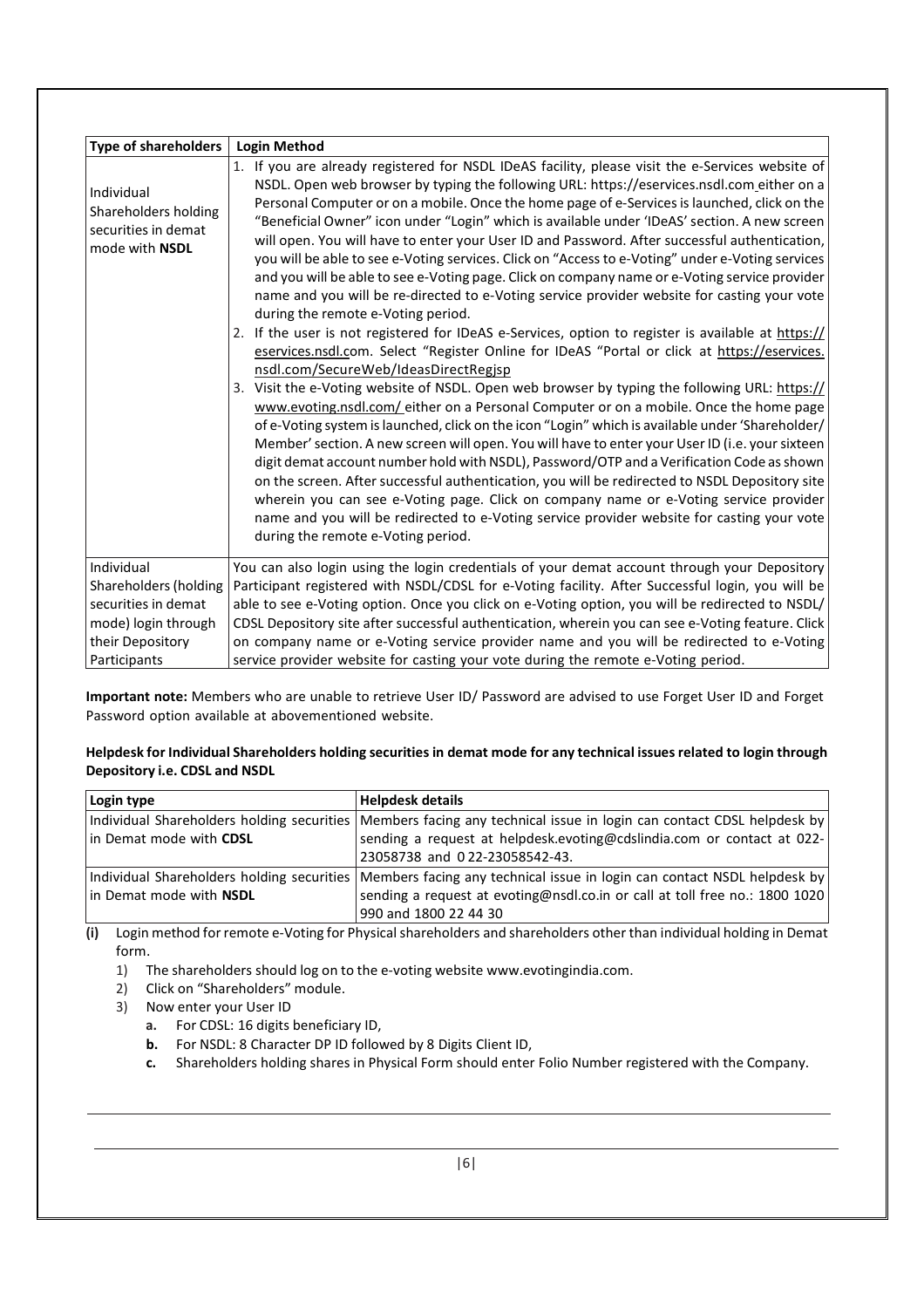- 4) Next enter the Image Verification as displayed and Click on Login. If you are holding shares in demat form and had logged on to www.evotingindia.com and voted on an earlier e-voting of any company, then your existing password is to be used.
- 5) If you are a first-time user follow the steps given below:

|                                  | For Physical shareholders and other than individual shareholders holding shares in Demat.                                                                                                                                                                                                                                          |  |
|----------------------------------|------------------------------------------------------------------------------------------------------------------------------------------------------------------------------------------------------------------------------------------------------------------------------------------------------------------------------------|--|
| <b>PAN</b>                       | Enter your 10 digit alpha-numeric *PAN issued by Income Tax Department (Applicable for both<br>demat shareholders as well as physical shareholders)<br>Shareholders who have not updated their PAN with the Company/Depository Participant are<br>requested to use the sequence number sent by Company/RTA or contact Company/RTA. |  |
|                                  | Dividend Bank   Enter the Dividend Bank Details or Date of Birth (in dd/mm/yyyy format) as recorded in your demat                                                                                                                                                                                                                  |  |
| <b>Details</b>                   | account or in the company records in order to login.                                                                                                                                                                                                                                                                               |  |
| <b>OR</b> Date of<br>Birth (DOB) | If both the details are not recorded with the depository or company, please enter the member<br>id / folio number in the Dividend Bank details field.                                                                                                                                                                              |  |

- **(ii)** After entering these details appropriately, click on "SUBMIT" tab.
- **(iii)** Shareholders holding shares in physical form will then directly reach the Company selection screen. However, shareholders holding shares in demat form will now reach 'Password Creation' menu wherein they are required to mandatorily enter their login password in the new password field. Kindly note that this password is to be also used by the demat holders for voting for resolutions of any other company on which they are eligible to vote, provided that company opts for e-voting through CDSL platform. It is strongly recommended not to share your password with any other person and take utmost care to keep your password confidential.
- **(iv)** For shareholders holding shares in physical form, the details can be used only for remote e-voting on the resolutions contained in this Notice.
- **(v)** Click on the EVSN.
- **(vi)** On the voting page, you will see "RESOLUTION DESCRIPTION" and against the same the option "YES/NO" for voting. Select the option YES or NO as desired. The option YES implies that you assent to the Resolution and option NO implies that you dissent to the Resolution.
- **(vii)** Click on the "RESOLUTIONS FILE LINK" if you wish to view the entire Resolution details.
- **(viii)** After selecting the resolution, you have decided to vote on, click on "SUBMIT". A confirmation box will be displayed. If you wish to confirm your vote, click on "OK", else to change your vote, click on "CANCEL" and accordingly modify your vote.
- **(ix)** Once you "CONFIRM" your vote on the resolution, you will not be allowed to modify your vote.
- **(x)** You can also take a print of the votes cast by clicking on "Click here to print" option on the Voting page.
- **(xi)** If a demat account holder has forgotten the login password then Enter the User ID and the image verification code and click on Forgot Password & enter the details as prompted by the system.

# **(xii) Additional Facility for Non – Individual Shareholders and Custodians –For Remote Voting only.**

- Non-Individual shareholders (i.e. other than Individuals, HUF, NRI etc.) and Custodians are required to log on to www.evotingindia.com and register themselves in the "Corporates" module.
- A scanned copy of the Registration Form bearing the stamp and sign of the entity should be emailed to helpdesk. evoting@cdslindia.com.
- After receiving the login details a Compliance User should be created using the admin login and password. The Compliance User would be able to link the account(s) for which they wish to vote on.
- The list of accounts linked in the login should be mailed to helpdesk.evoting@cdslindia.com and on approval of the accounts they would be able to cast their vote.
- A scanned copy of the Board Resolution and Power of Attorney (POA) which they have issued in favour of the Custodian, if any, should be uploaded in PDF format in the system for the scrutinizer to verify the same.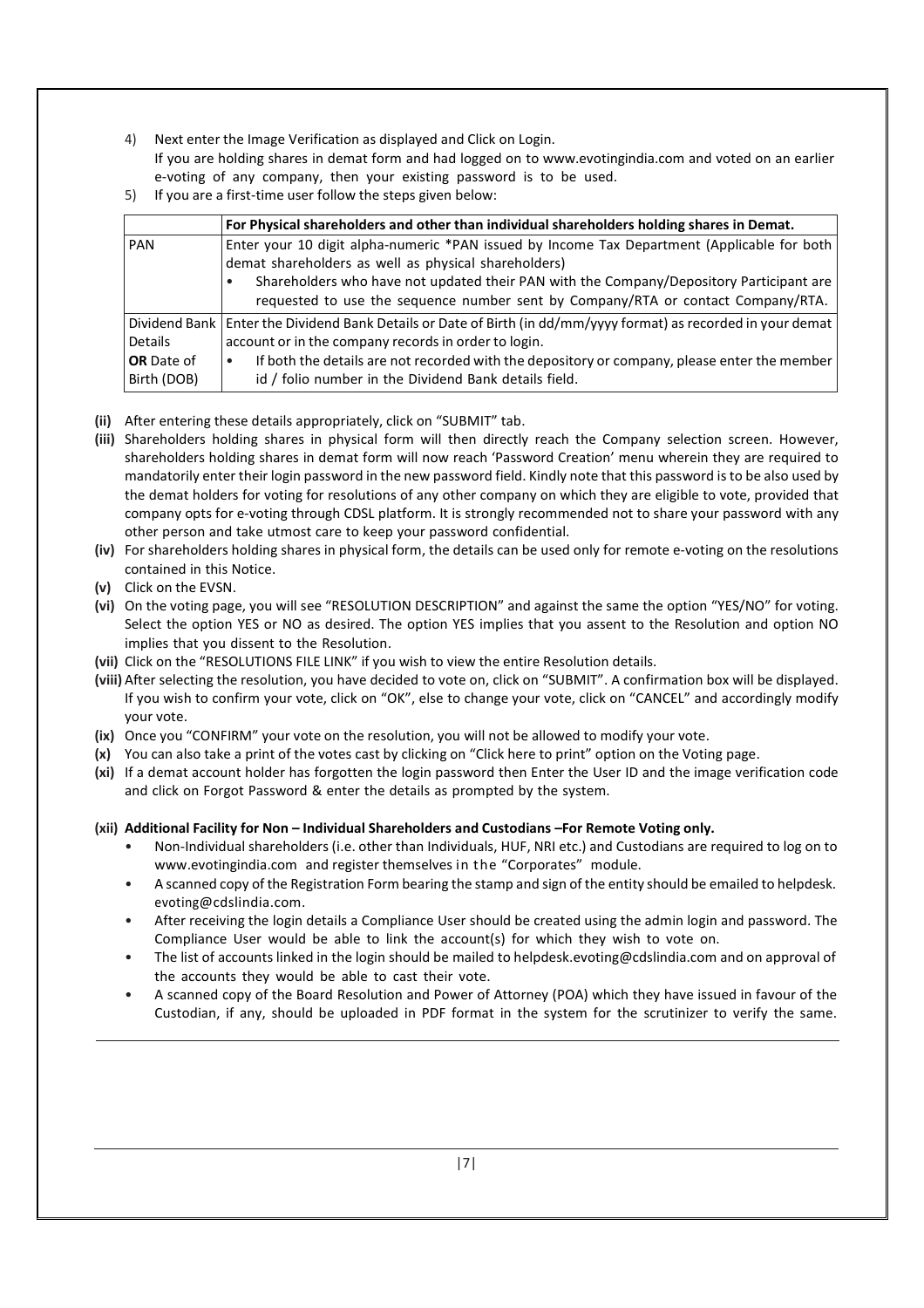• Alternatively Non Individual shareholders are required to send the relevant Board Resolution/ Authority letter etc. together with attested specimen signature of the duly authorized signatory who are authorized to vote, to the Scrutinizer at the email address: csnvss@gmail.com and to the Company at the email address: yugandhar.kopparthi@vivimedlabs.com, if they have voted from individual tab & not uploaded same in the CDSL e-voting system for the scrutinizer to verify the same.

#### **Process for those shareholders whose email IDs are not registered with the depositories for procuring user ID and password and registration of email IDs for remote e-voting for the resolutions set out in this notice:**

- 1. In case shares are held in physical mode, please provide Folio No., Name of shareholder, Number of Equity Shares held, scanned copy of the share certificate (front and back) along with a self-attested scanned copy of PAN card, self-attested scanned copy of any document (such as AADHAAR card / latest Electricity Bill / latest Telephone/Mobile Bill / Driving License / Passport / Voter ID Card / Bank Passbook particulars) in support of the postal address of the Member as registered against their shareholding, by email to the Company at Yugandhar.kopparthi@vivimedlabs.com or by visiting the email updation link of the Company's Registrar and Share Transfer Agent M/s. Aarthi Consultants Private Limited. at www.aarthiconsultants.com.
- 2. In case shares are held in demat mode, please provide DPID-CLID (16 digit DPID + CLID or 16 digit beneficiary ID), Name, client master or copy of Consolidated Account statement, self-attested scanned copy of PAN card, selfattested scanned copy of Aadhaar Card to the Company at Yugandhar.kopparthi@vivimedlabs.com or register/update the same through respective Depository Participants (DPs). Any such updation effected by the DPs will automatically reflect subsequently in the Company's records. If you are an Individual shareholder holding securities in demat mode, you are requested to refer to the login method explained in `Login method for remote evoting for Individual shareholders holding securities in demat mode.'

Alternatively, a member may send an e-mail request to helpdesk.evoting@cdslindia.com.for obtaining User ID and Password by proving the details mentioned in Point (1) or (2) as the case may be.

If you have any queries or issues regarding remote e-Voting from the CDSL e-Voting System, you can write an email to helpdesk.evoting@cdslindia.com or contact at 022- 23058738 and 022-23058542/43.

All grievances connected with the facility for voting by electronic means may be addressed to Mr. Rakesh Dalvi, Sr. Manager, (CDSL) Central Depository Services (India) Limited, A Wing, 25th Floor, Marathon Futurex, Mafatlal Mill Compounds, N M Joshi Marg, Lower Parel (East), Mumbai - 400013 or send an email to helpdesk.evoting@cdslindia.com or call on 022-23058542/43.

# **Explanatory Statement pursuant to Sections 102 and 110 of the Companies Act, 2013 read with Rule 22 of the Companies (Management and Administration) Rules, 2014.**

#### **Item No.1: Appointment of Ms.Aparna Bidarkar (DIN: 05112945) as an Independent Director of the Company.**

The Board of Directors of the Company, on the recommendation of the Nomination & Remuneration Committee, appointed Ms.Aparna Bidarkar (DIN: 05112945) as an Additional Director under the category of Non-Executive Independent Director for a term of 5 (five) consecutive years from February 14, 2022 to February 13, 2027, not liable to retire by rotation, subject to the approval of shareholders. In the Board Meeting held on April 12, 2022, the Board decided to seek approval of the same from the shareholders through Postal Ballot under Section 110 of the Companies Act, 2013 (the "Act").

Pursuant to the provisions of Section 161 of the Companies Act, 2013, Ms.Aparna Bidarkar will hold office up to the date of the ensuing Annual General Meeting. However, in terms of Regulation 17(1C) of the Listing Regulations, the Company is required to obtain approval of shareholders for the appointment of an Independent Director at the next general meeting or within a time period of three months from the date of appointment, whichever is earlier.

The Company has also received from Ms.Aparna Bidarkar (i) consent to act as Director, if appointed, in writing in Form DIR-2 pursuant to Rule 8 of Companies (Appointment and Qualification of Directors) Rules, 2014, (ii) disclosure in Form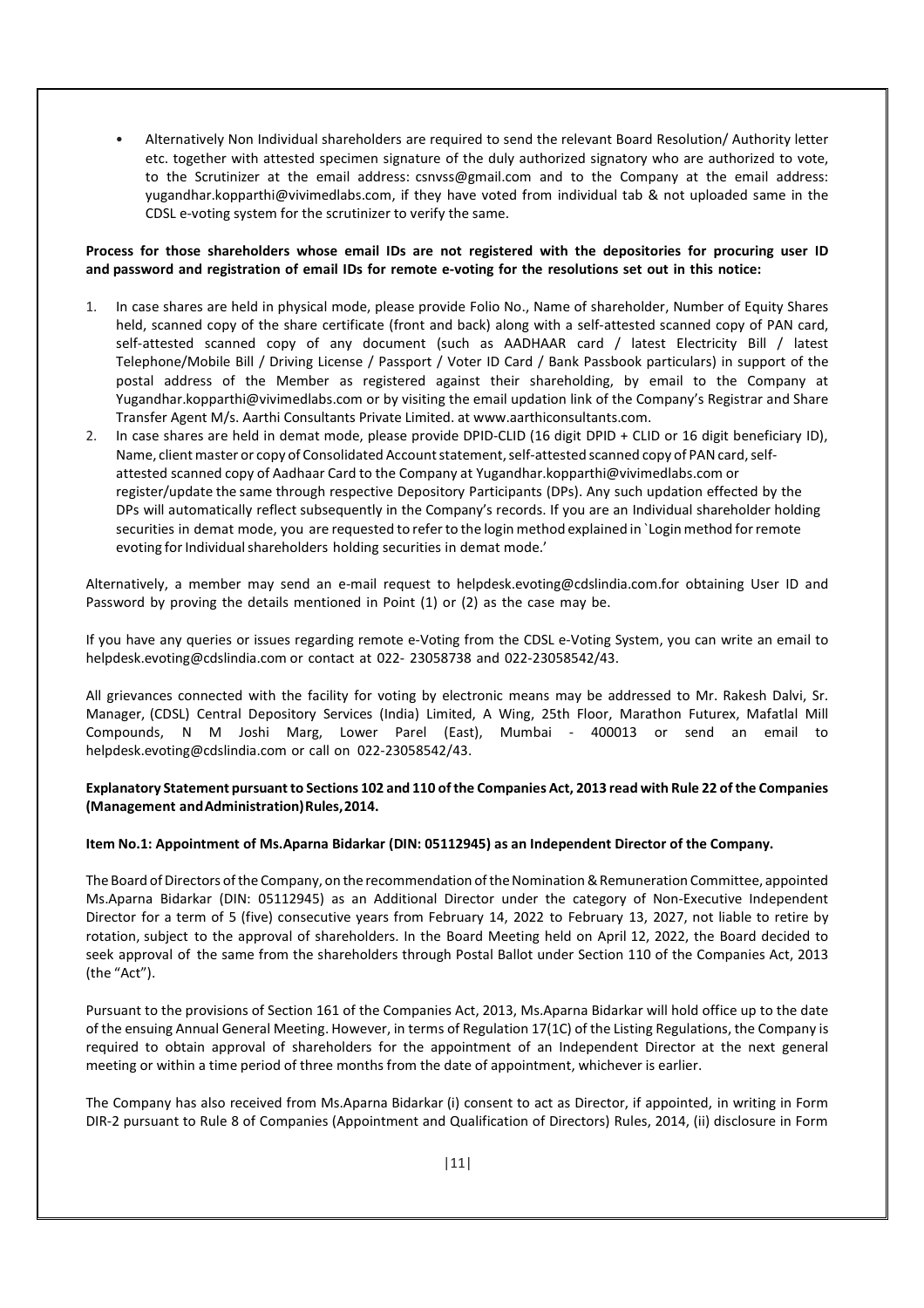DIR-8 pursuant to Rule 14(1) of the Companies (Appointment and Qualification of Directors) Rules, 2014 to the effect that she is not disqualified under sub section (2) of Section 164 of the Companies Act, 2013, (iii) declaration to the effect that she meets the criteria of independence as prescribed under Section 149 of the Act, Rules thereunder and under the Listing Regulations.

The Company has received notice under Section 160 of the Act from a shareholder proposing the candidature of Ms.Aparna Bidarkar for the office of Independent Director of the Company.

In the opinion of the Board of Directors, Ms.Aparna Bidarkar fulfills the conditions specified in the Act, Rules, and Listing Regulations, for her appointment as an Independent Director of the Company. She is independent of management and possesses the appropriate skills, experience, and knowledge required for the discharge of her duties as an Independent Director. Her vast knowledge and varied experience will be of immense value to the Company. Accordingly, the Board considers that the appointment of Ms.Aparna Bidarkar would be of immense benefit to the Company.

Copy of the letter of appointment of Ms.Aparna Bidarkar setting out the terms and conditions of appointment shall be available for inspection by the Members electronically. Members seeking to inspect the same are requested to follow the procedure mentioned in the Notes to this Postal Ballot Notice.

Ms.Aparna Bidarkar shall be paid remuneration by way of sitting fees for attending meetings of the Board or Committees thereof and reimbursement of expenses for participating in such meetings.

Pursuant to Regulation 25(2A) of Listing Regulations the appointment of Ms.Aparna Bidarkar is subject to the approval of shareholders by way of Special Resolution. The Board of Directors recommends the Special Resolution as set out at item no.1 for approval of shareholders of the Company.

Except Ms.Aparna Bidarkar, being the appointee, none of the other Directors and Key Managerial Personnel of the Company or their relatives are concerned or interested financially or otherwise, in the resolution set out.

A brief profile of Ms.Aparna Bidarkar is given below:

Ms.Aparna Bidarkar, Post Graduate in Architecture & P.G. Diploma in Project Management NICMAR, is the Consultant relating to healthcare, retail, housing, Technology driven infrastructure facilities-with large number of private and government clientele like APSRTC, APTDC, TSMSIDC, ICSI,GHMC etc..

Additional information in respect of Ms. Aparna Bidarkar, pursuant to the provisions of (i) Listing Regulations and (ii)Secretarial Standard on General Meetings ("SS-2"), issued by the Institute of Company Secretaries of India is annexed to this Notice.

> By Order of the Board of Directors For Vivimed Labs Limited

Place: Hyderabad Date: 12.04.2022

Sd/- Kopparthi Yugandhar Company Secretary